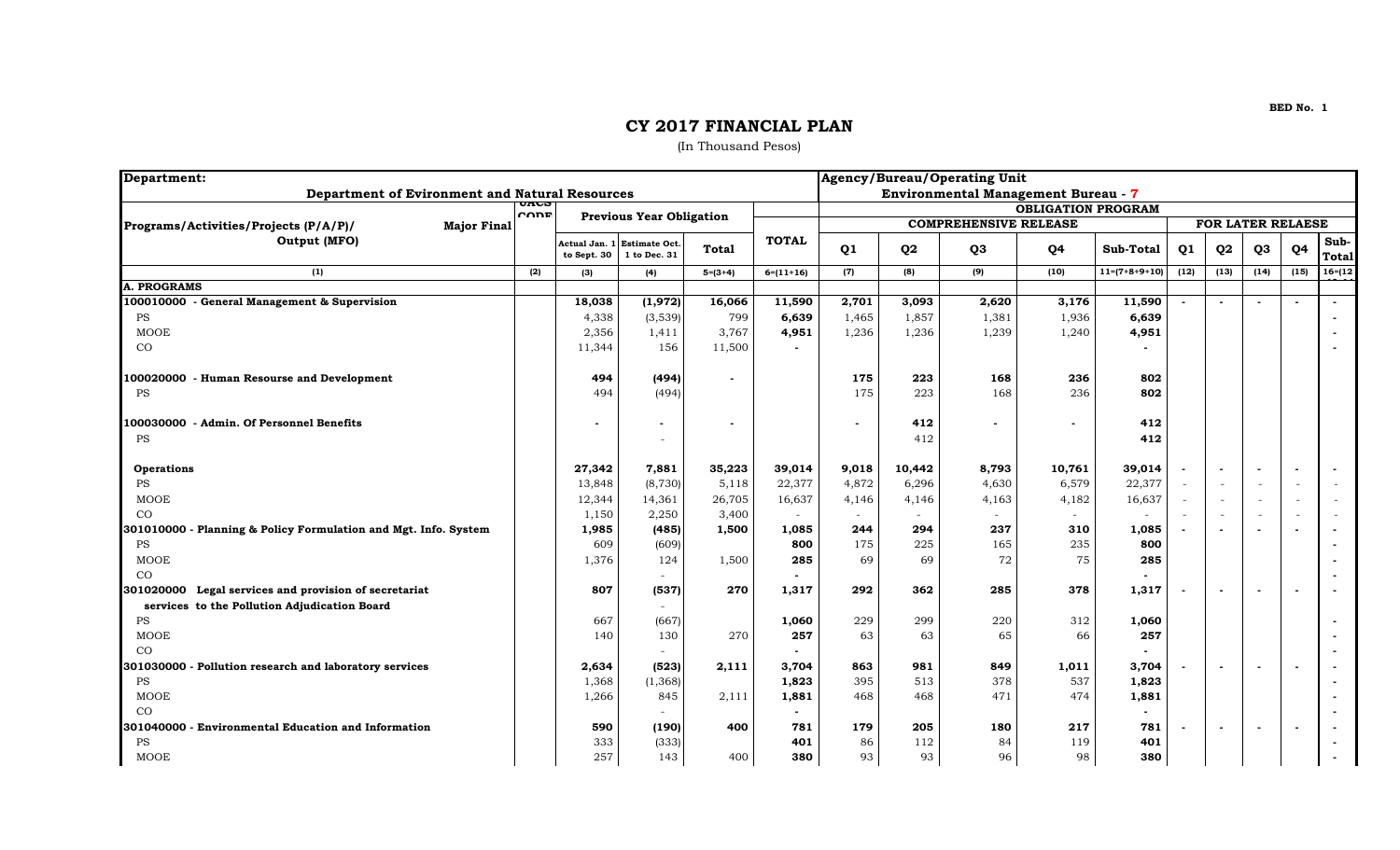| Department:                                                                        |                                            |                                 |                                      |              |                |                              |                | <b>Agency/Bureau/Operating Unit</b> |        |                 |                          |                          |                          |                          |                          |  |  |
|------------------------------------------------------------------------------------|--------------------------------------------|---------------------------------|--------------------------------------|--------------|----------------|------------------------------|----------------|-------------------------------------|--------|-----------------|--------------------------|--------------------------|--------------------------|--------------------------|--------------------------|--|--|
| <b>Department of Evironment and Natural Resources</b>                              | <b>Environmental Management Bureau - 7</b> |                                 |                                      |              |                |                              |                |                                     |        |                 |                          |                          |                          |                          |                          |  |  |
|                                                                                    | UACO<br>$\sim$                             |                                 |                                      |              |                | <b>OBLIGATION PROGRAM</b>    |                |                                     |        |                 |                          |                          |                          |                          |                          |  |  |
| Programs/Activities/Projects (P/A/P)/<br><b>Major Final</b><br><b>Output (MFO)</b> |                                            | <b>Previous Year Obligation</b> |                                      |              |                | <b>COMPREHENSIVE RELEASE</b> |                |                                     |        |                 |                          | <b>FOR LATER RELAESE</b> |                          |                          |                          |  |  |
|                                                                                    |                                            | Actual Jan. 1<br>to Sept. 30    | <b>Estimate Oct.</b><br>1 to Dec. 31 | <b>Total</b> | <b>TOTAL</b>   | Q1                           | Q <sub>2</sub> | Q <sub>3</sub>                      | Q4     | Sub-Total       | Q1                       | Q <sub>2</sub>           | Q <sub>3</sub>           | Q4                       | Sub-<br><b>Total</b>     |  |  |
| (1)                                                                                | (2)                                        | (3)                             | (4)                                  | $5=(3+4)$    | $6=(11+16)$    | (7)                          | (8)            | (9)                                 | (10)   | $11=(7+8+9+10)$ | (12)                     | (13)                     | (14)                     | (15)                     | $16 = (12)$              |  |  |
| <b>A. PROGRAMS</b>                                                                 |                                            |                                 |                                      |              |                |                              |                |                                     |        |                 |                          |                          |                          |                          |                          |  |  |
| $\rm CO$                                                                           |                                            |                                 | $\sim$                               |              | $\sim$         |                              |                |                                     |        | $\sim$          |                          |                          |                          |                          | $\sim$                   |  |  |
| 301050000 - Environmental Management and Pollution Control                         |                                            | 14,610                          | 4,174                                | 18,784       | 25,836         | 5,981                        | 6,922          | 5,819                               | 7,114  | 25,836          |                          |                          |                          | $\tilde{\phantom{a}}$    |                          |  |  |
| PS                                                                                 |                                            | 7,628                           | (2, 510)                             | 5,118        | 14,854         | 3,239                        | 4,180          | 3,072                               | 4,363  | 14,854          | $\overline{\phantom{a}}$ | $\sim$                   | $\overline{\phantom{a}}$ | $\sim$                   | $\sim$                   |  |  |
| <b>MOOE</b>                                                                        |                                            | 5,832                           | 6,634                                | 12,466       | 10,982         | 2,742                        | 2,742          | 2,747                               | 2,751  | 10,982          | $\sim$                   | $\sim$                   | $\sim$                   | $\sim$                   | $\sim$                   |  |  |
| CO                                                                                 |                                            | 1,150                           | 50                                   | 1,200        | $\sim$         |                              |                |                                     |        |                 |                          |                          | $\overline{\phantom{a}}$ | $\sim$                   |                          |  |  |
| 301050001 - Implementation of Clean Air Regulation                                 |                                            | 4,583                           | 1,146                                | 5,729        | 7,422          | 1,738                        | 1,968          | 1,703                               | 2,013  | 7,422           | $\sim$                   | $\sim$                   | $\sim$                   | $\sim$                   | $\sim$                   |  |  |
| PS                                                                                 |                                            | 2,299                           | (1,609)                              | 690          | 3,541          | 769                          | 999            | 732                                 | 1,041  | 3,541           |                          |                          |                          |                          |                          |  |  |
| <b>MOOE</b>                                                                        |                                            | 2,284                           | 2,755                                | 5,039        | 3,881          | 969                          | 969            | 971                                 | 972    | 3,881           |                          |                          |                          |                          |                          |  |  |
| CO                                                                                 |                                            |                                 | $\sim$                               |              | $\blacksquare$ |                              |                |                                     |        |                 |                          |                          |                          |                          |                          |  |  |
| 301050002 - Implementation of Clean Water Regulation                               |                                            | 6,419                           | 558                                  | 6,977        | 11,101         | 2,608                        | 2,938          | 2,538                               | 3,017  | 11,101          |                          |                          |                          | $\sim$                   |                          |  |  |
| PS                                                                                 |                                            | 2,525                           | (2, 525)                             |              | 5,383          | 1,180                        | 1,510          | 1,107                               | 1,586  | 5,383           |                          |                          |                          |                          |                          |  |  |
| <b>MOOE</b>                                                                        |                                            | 2,744                           | 3,033                                | 5,777        | 5,718          | 1,428                        | 1,428          | 1,431                               | 1,431  | 5,718           |                          |                          |                          |                          |                          |  |  |
| CO                                                                                 |                                            | 1,150                           | 50                                   | 1,200        |                |                              |                |                                     |        |                 |                          |                          |                          |                          |                          |  |  |
| 301050003 - Environmental Impact Assessments                                       |                                            | 3,608                           | 2,470                                | 6,078        | 7,313          | 1,635                        | 2,016          | 1,578                               | 2,084  | 7,313           |                          |                          |                          | $\sim$                   |                          |  |  |
| PS                                                                                 |                                            | 2,804                           | 1,624                                | 4,428        | 5,930          | 1,290                        | 1,671          | 1,233                               | 1,736  | 5,930           |                          |                          |                          |                          |                          |  |  |
| <b>MOOE</b>                                                                        |                                            | 804                             | 846                                  | 1,650        | 1,383          | 345                          | 345            | 345                                 | 348    | 1,383           |                          |                          |                          |                          | $\blacksquare$           |  |  |
| CO                                                                                 |                                            |                                 |                                      |              |                |                              |                |                                     |        |                 |                          |                          |                          |                          |                          |  |  |
| 301060000 - Toxic Substances and Waste Management                                  |                                            | 6,716                           | 5,442                                | 12,158       | 6,291          | 1,459                        | 1,678          | 1,423                               | 1,731  | 6,291           | $\sim$                   |                          |                          | $\sim$                   | $\overline{\phantom{a}}$ |  |  |
| <b>PS</b>                                                                          |                                            | 3,243                           | (3, 243)                             | $\sim$       | 3,439          | 748                          | 967            | 711                                 | 1,013  | 3,439           | $\overline{\phantom{a}}$ | $\overline{\phantom{a}}$ | $\overline{\phantom{a}}$ | $\overline{\phantom{a}}$ | $\overline{\phantom{a}}$ |  |  |
| <b>MOOE</b>                                                                        |                                            | 3,473                           | 6,485                                | 9,958        | 2,852          | 711                          | 711            | 712                                 | 718    | 2,852           | $\sim$                   | $\overline{\phantom{a}}$ |                          | ÷,                       |                          |  |  |
| CO                                                                                 |                                            |                                 | 2,200                                | 2,200        | $\sim$         | $\sim$                       | $\sim$         |                                     |        |                 |                          | $\sim$                   | $\sim$                   | $\sim$                   |                          |  |  |
| 301060001 - Implementation of Ecological Solid                                     |                                            | 3,821                           | 6,500                                | 10,321       | 2,422          | 566                          | 642            | 547                                 | 667    | 2,422           |                          |                          |                          | $\blacksquare$           | $\blacksquare$           |  |  |
| <b>Waste Management Regulations</b>                                                |                                            |                                 |                                      |              |                |                              |                |                                     |        |                 |                          |                          |                          |                          |                          |  |  |
| PS                                                                                 |                                            | 1,217                           | (1, 217)                             |              | 1,290          | 284                          | 360            | 264                                 | 382    | 1,290           |                          |                          |                          |                          |                          |  |  |
| <b>MOOE</b>                                                                        |                                            | 2,604                           | 5,517                                | 8,121        | 1,132          | 282                          | 282            | 283                                 | 285    | 1,132           |                          |                          |                          |                          |                          |  |  |
| CO                                                                                 |                                            |                                 | 2,200                                | 2,200        |                |                              |                |                                     |        |                 |                          |                          |                          |                          |                          |  |  |
| 301060002 - Implementation of Toxic Subtances and                                  |                                            | 2,895                           | (1,058)                              | 1,837        | 3,869          | 893                          | 1,036          | 876                                 | 1,064  | 3,869           | $\sim$                   | $\overline{\phantom{a}}$ | $\overline{\phantom{a}}$ | $\overline{\phantom{a}}$ | $\overline{\phantom{a}}$ |  |  |
| <b>Hazardous Waste Management Regulations</b>                                      |                                            |                                 |                                      |              |                |                              |                |                                     |        |                 |                          |                          |                          |                          |                          |  |  |
| PS                                                                                 |                                            | 2,026                           | (2,026)                              |              | 2,149          | 464                          | 607            | 447                                 | 631    | 2,149           |                          |                          |                          |                          |                          |  |  |
| <b>MOOE</b>                                                                        |                                            | 869                             | 968                                  | 1,837        | 1,720          | 429                          | 429            | 429                                 | 433    | 1,720           |                          |                          |                          |                          |                          |  |  |
| CO                                                                                 |                                            |                                 |                                      |              |                |                              |                |                                     |        |                 |                          |                          |                          |                          |                          |  |  |
|                                                                                    |                                            |                                 |                                      |              |                |                              |                |                                     |        |                 |                          |                          |                          |                          |                          |  |  |
| <b>TOTAL</b>                                                                       |                                            | 45,874                          | 5,415                                | 51,289       | 50,604         | 11,894                       | 14,170         | 11,581                              | 14,173 | 51,818          | $\sim$                   |                          | $\sim$                   | $\sim$                   |                          |  |  |
| PS                                                                                 |                                            | 18,680                          | (12, 763)                            | 5,917        | 29,016         | 6,512                        | 8,788          | 6,179                               | 8,751  | 30,230          | $\sim$                   | $\sim$                   | $\sim$                   | $\sim$                   | $\sim$                   |  |  |
| <b>MOOE</b>                                                                        |                                            | 14,700                          | 15,772                               | 30,472       | 21,588         | 5,382                        | 5,382          | 5,402                               | 5,422  | 21,588          | $\overline{\phantom{a}}$ | $\sim$                   | $\overline{\phantom{a}}$ | $\sim$                   | $\sim$                   |  |  |
| $\mathbf{co}$                                                                      |                                            | 12,494                          | 2,406                                | 14,900       |                | $\overline{\phantom{a}}$     | $\sim$         | $\sim$                              | $\sim$ | $\sim$          |                          | $\overline{\phantom{a}}$ | $\overline{\phantom{a}}$ | ÷,                       |                          |  |  |